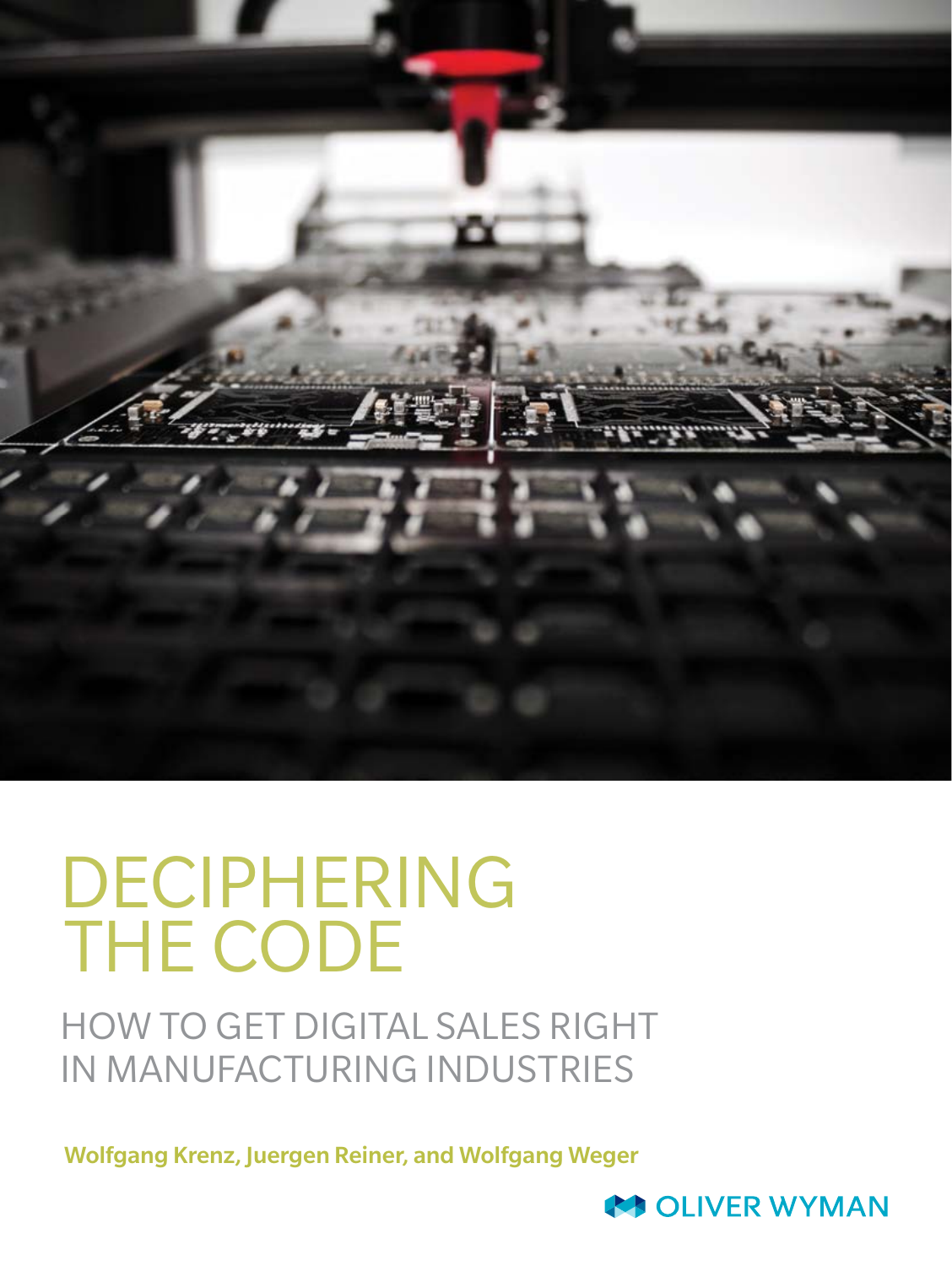Manufacturers of industrial products have been slow to embrace the opportunities presented by the digitizing of their sales function. Misperceptions, as well as real challenges, are holding them back. But with the right focus and mindset, progress can be made quickly, and the benefits can be substantial. Here we lay out how.

Industries such as consumer devices, financial institutions, and even automotive have rapidly developed online offerings and digital sales channels. Products as diverse as laptops, insurance policies, and cars can today be configured to customers' needs and purchased online.

Manufacturers, however, have been hesitant to these changes, arguing that their complex products are simply not suitable to being "sold online." They are concerned with the risks, preferring to wet their toes slowly with minor digital projects. However, as we have witnessed in our work with pioneering manufacturers, many of the impediments to swift progress can be overcome. This makes speed even more crucial, as companies at the forefront will unlock significant value. Three principles should be kept in mind.

## CUSTOMER EXPERIENCE AND CUSTOMER JOURNEY AT THE CENTER

From introducing the product portfolio to customizing the offer, seasoned sales staff are convinced that clients value and demand "face-to-face" communication throughout the purchasing process, especially when complex products and systems require customization and calculation. This impression is indeed confirmed by customers, who look for direction as to what products are best suited to their needs. Facing limited alternatives, customers have little choice but to approach sales agents.

Recent studies, however, indicate that customers are changing: so too will their buying behavior. It is not necessarily the personal interaction that B2B customers seek, but rather the most effective form of communication. Thus, manufacturing companies need to rethink today's customer journey – the way a customer is guided through his online and offline interactions with a manufacturer. (See Exhibit 1.) Customer hassles ought to be addressed in a different, more efficient manner.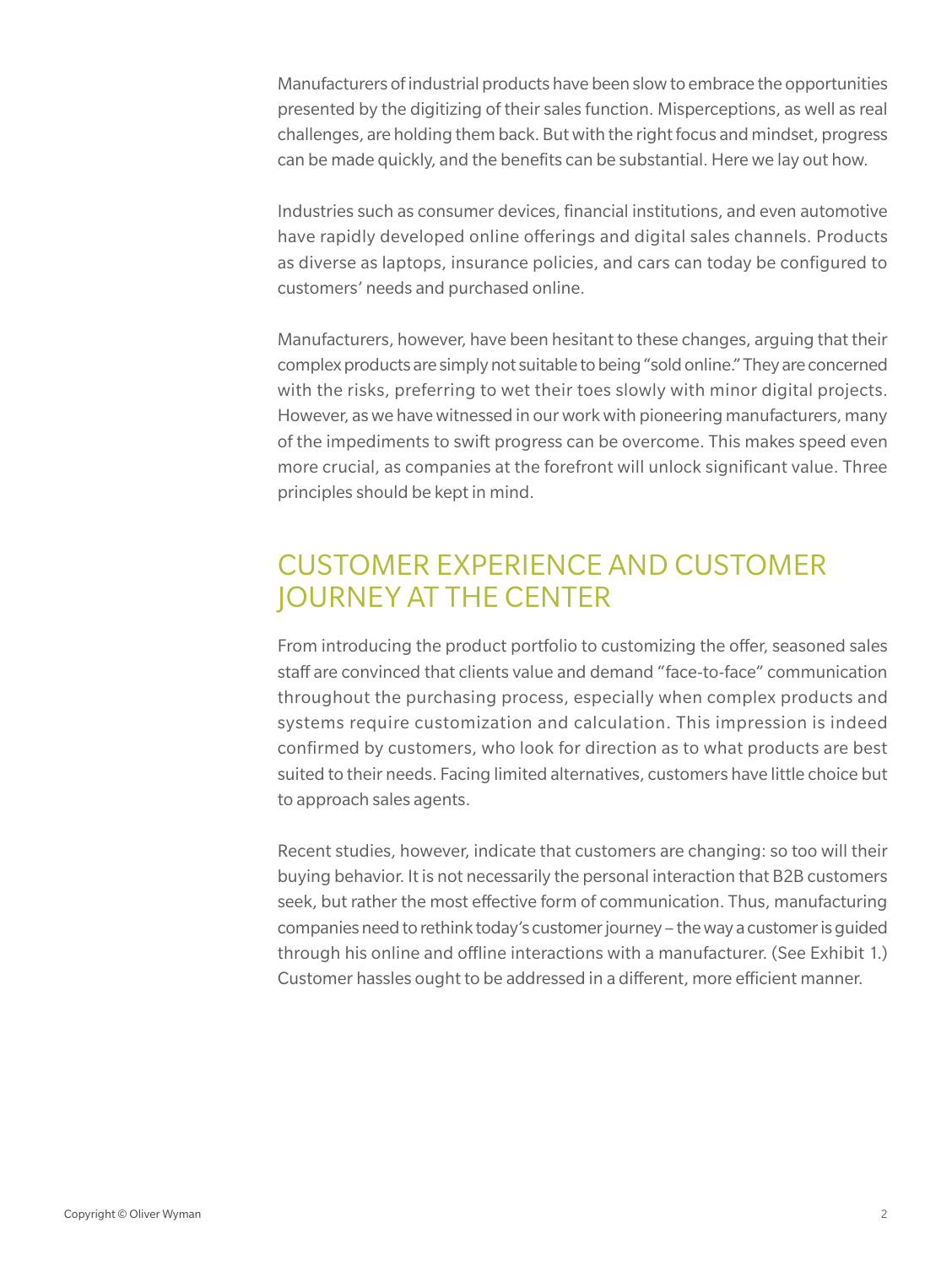The aim is to offer the customer relevant choices and guidance at the right moments, fulfilling the desire for self-empowerment and speed while directing things ultimately towards purchase. Going further than B2C, the B2B customer journey must address the needs of multiple customer stakeholders: while the technical team may be interested in detailed specs, more commercially oriented members of the buying center will require easy access to a standardized set of relevant figures.

The future will be multichannel, combining the agility of personal interaction with the effectiveness of self-help online configuration and online tools. Customer enablement is key. We have seen this in many manufacturing industries already – from complex car configurations that are long-established to optoelectronics, specific custom semiconductor products, or embedded system controllers.



Exhibit 1: Customer Journey – B2B customer enablement via sales portal

Source: Oliver Wyman analysis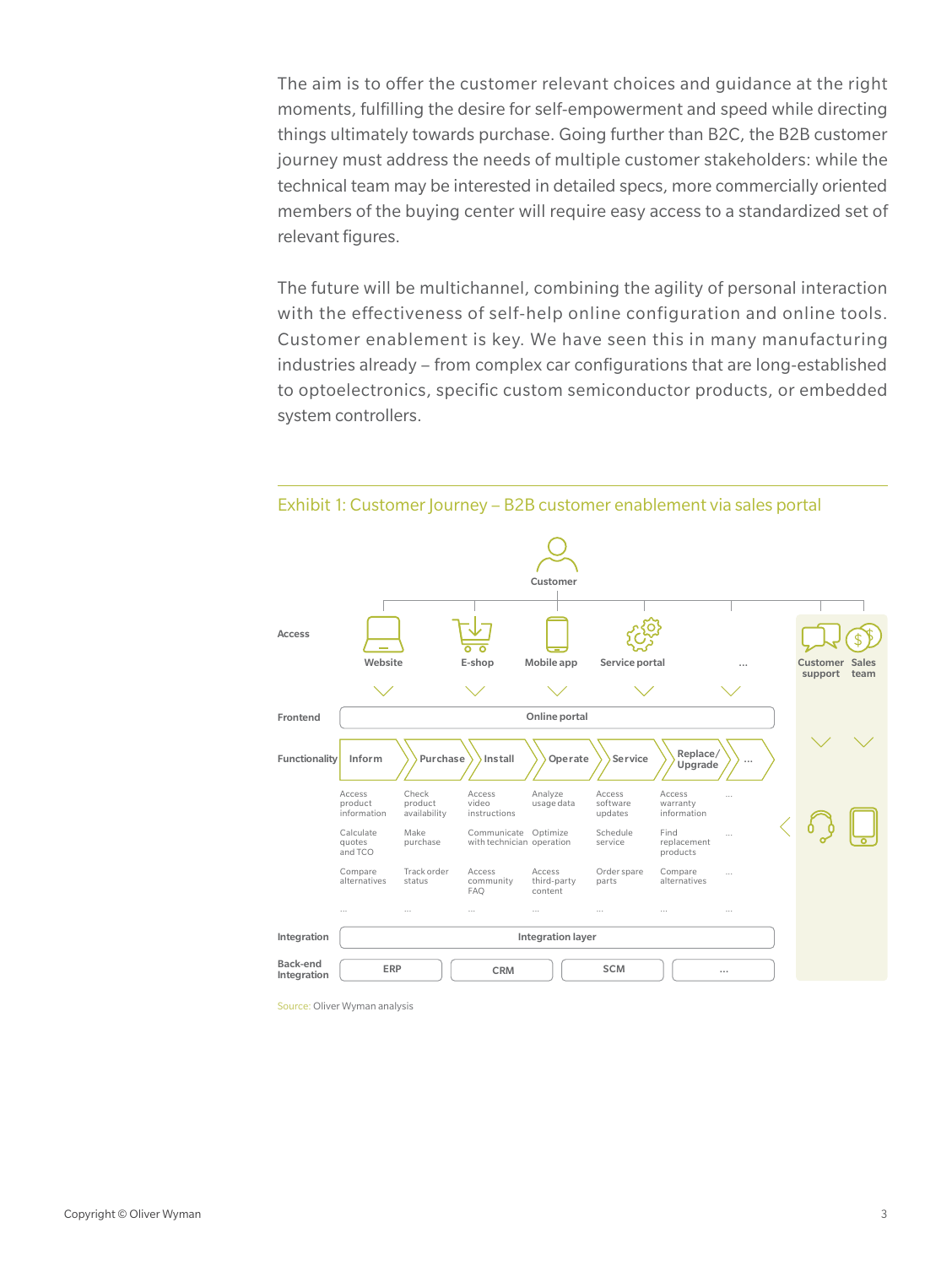## SALES FORCE SUPPORT, NOT REPLACEMENT

Many companies believe that only in the distant future will computers replace their human sales staff. But this should not even be the intent. Instead, companies should focus on the digital enablement of the sales force: partial automation and additional intelligence can be a key to unlocking a more efficient, customer-centric sales process. The aim should be the co-existence of human labor and technology, the latter delivering key information to sales staff for better informed decisions.

Consider the example of a large chemical distributor. Facing accelerated commodity price fluctuation and near-term performance targets, the company needed to increase its sales effectiveness. Historically, the firm had used a disparate set of tools and generally did not have a systematic margin management process in place. The company embedded an integrated analytics-based system that identifies and details sales opportunities based on a range of parameters, including price elasticity, churn, rebates and campaigns, supplier prices, and shipping costs; the system is used to consistently evaluate the "quality" of business and thus enable effective prioritization. To make this intelligence accessible to sales representatives, a suite of intuitive tools was developed in an iterative, "for the field, by the field" approach. The tools are used via tablet computer and support the front-line staff in pinpointing actionable opportunities. The value of the new tool was reflected in the adoption rate among sales staff, which reached 80 percent six weeks into deployment, compared to just 30 percent previously for a standard CRM solution – a truly "magnetic" tool. The annualized impact on margins 18 months into deployment was a 10 percent increase over base.

## **10%**

profit increase 18 months into deployment of a "magnetic" tool

What can a manufacturing company learn from this chemical distributor? The lesson to be drawn is that data – aggregated in a user-friendly way – can produce a tremendous commercial impact. Leading players in manufacturing already apply some of these elements to increase success rates and push cross- and up-selling.